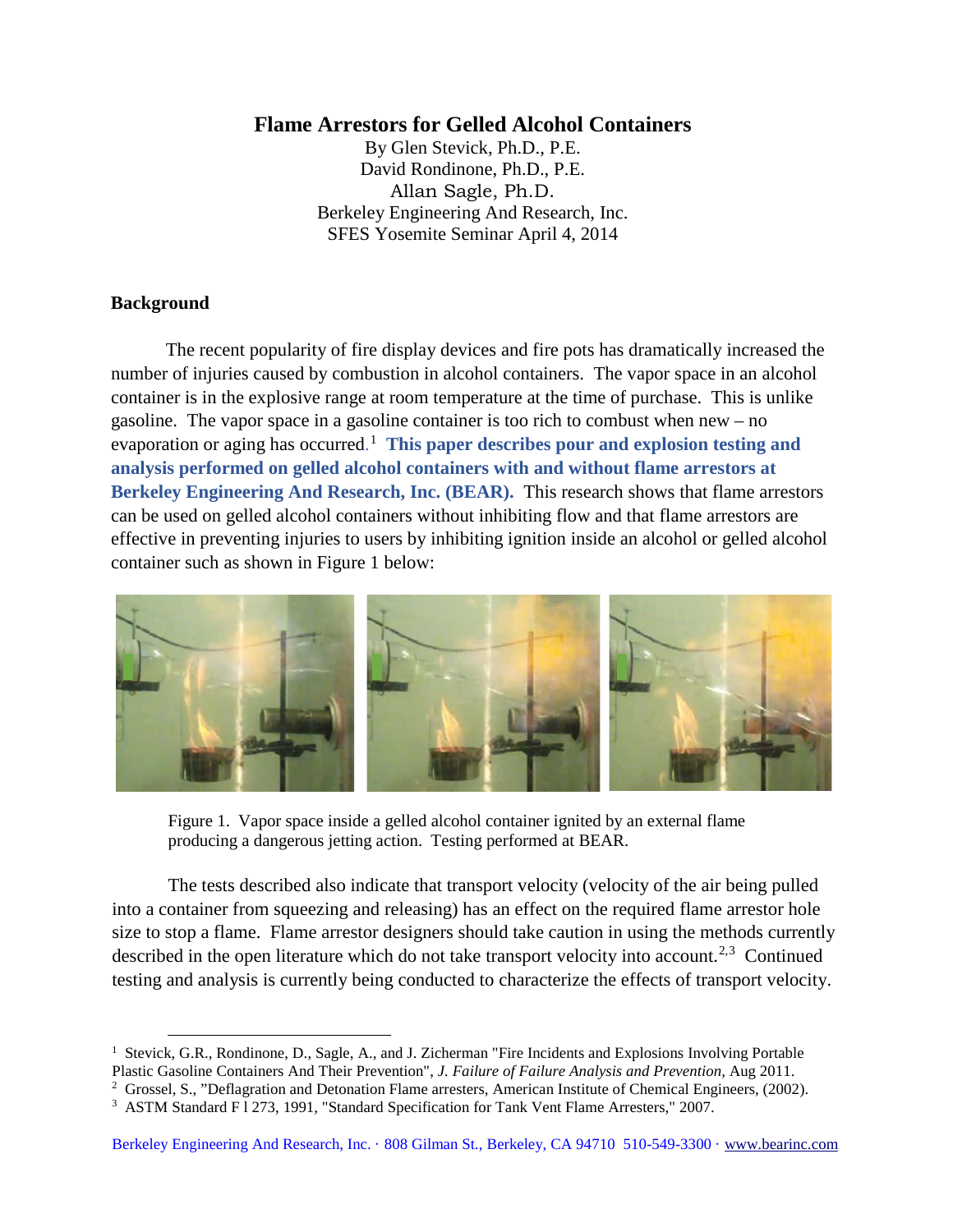# **Cap Modification to include a Flame Arrestor**

Caps from two gel container manufacturers, Manufacturer A and Manufacturer B, were modified to include a flame arrestor with 36 one mm diameter holes. The flame arrestors were machined and deburred to fit within the underside of the gel container caps, and installed into the gel container caps. The caps in Figures 2 and 3 are identical in configuration except for the color and main hole size. Identical flame arrestors were installed in the underside of both.



Figure 2. Topside of a cap from Manufacturer A. The flame arrestor is installed in the underside of the cap.



Figure 3. Underside of a Manufacturer B cap with a flame arrestor installed.

Berkeley Engineering And Research, Inc. · 808 Gilman St., Berkeley, CA 94710 510-549-3300 · www.bearinc.com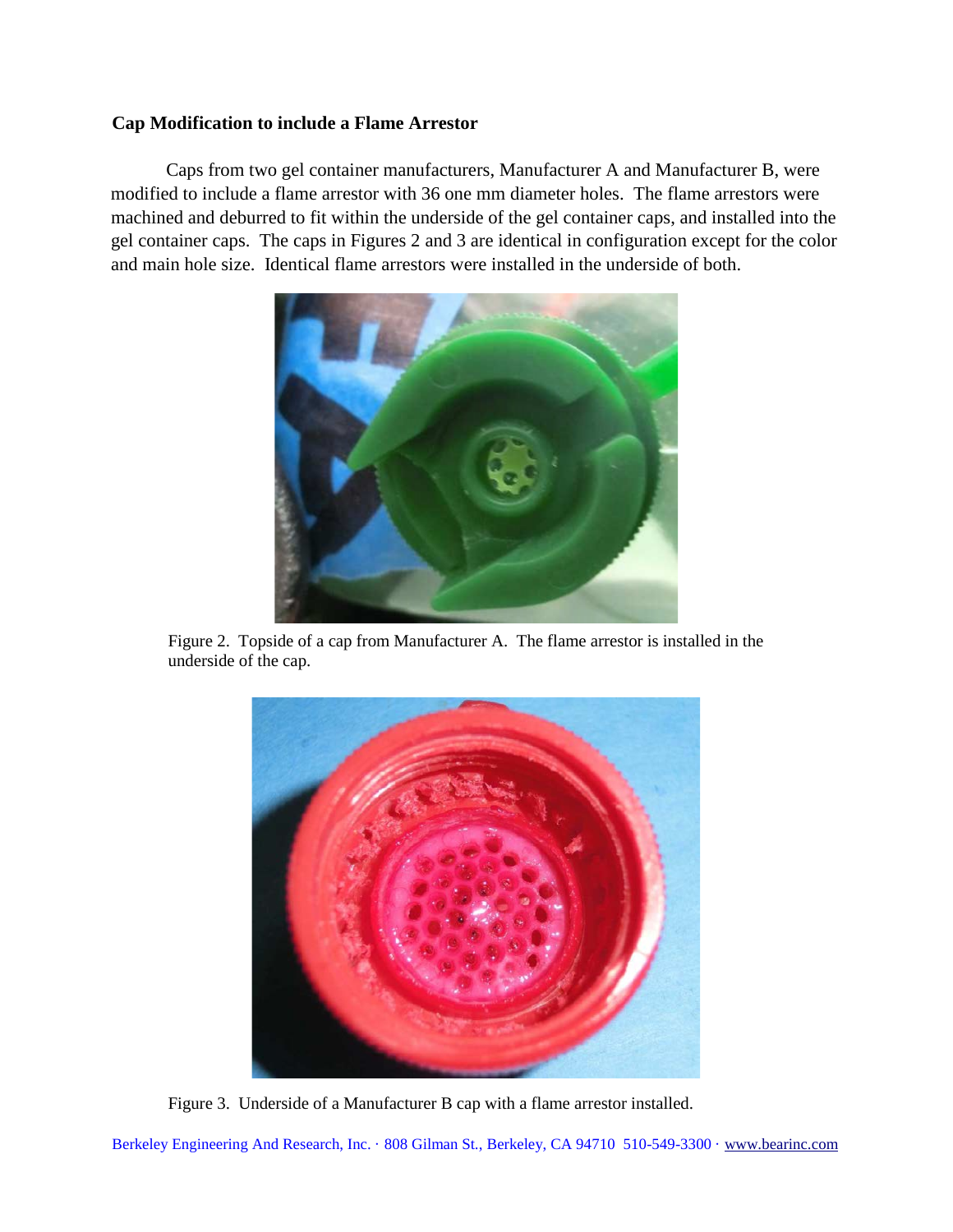### **Pour Testing**

Two side-by-side pour tests were performed using a pair of Manufacturer A containers and a pair of Manufacturer B containers. Within each pair, one container had an unmodified cap, and the other had a cap modified by the addition of a flame arrestor as described in Section 1 above. Each pair was assembled using a wood block spacer and plastic zip-ties so that they could be poured together as shown in Figure 4.

This assembly allowed the pair to be squeezed simultaneously so that the container without the flame arrestor and the container with the flame arrestor would be loaded identically. The viscosity of the gel required that the containers be squeezed in order to allow gel to exit the containers. Thus exact orientation of the containers was not critical as long as they were tipped to allow the gel to cover the cap openings. The containers were approximately full at the start of each pour test, although their volumes were not identical – neither the Manufacturer A nor Manufacturer B bottles contained identical amounts of gelled alcohol at the time of purchase.

It was found that the pour rates for the standard caps (without flame arrestors) and the modified flame arrestor caps (with flame arrestors) were similar. For the Manufacturer A caps and liquid viscosity, the rate of pour was nearly identical for caps with and without a flame arrestor. For the Manufacturer B caps, the rate of pour was approximately 30% slower for the flame arrestor cap compared to the standard cap. This change in pour rate would not significantly affect the use of the product. However, enlarging the central outer hole in the Manufacturer B cap might mitigate the pour rate reduction without compromising the safety afforded by the presence of a flame arrestor.



Figure 4. Manufacturer B Containers showing a difference in pour rate with and without a flame arrestor in the cap.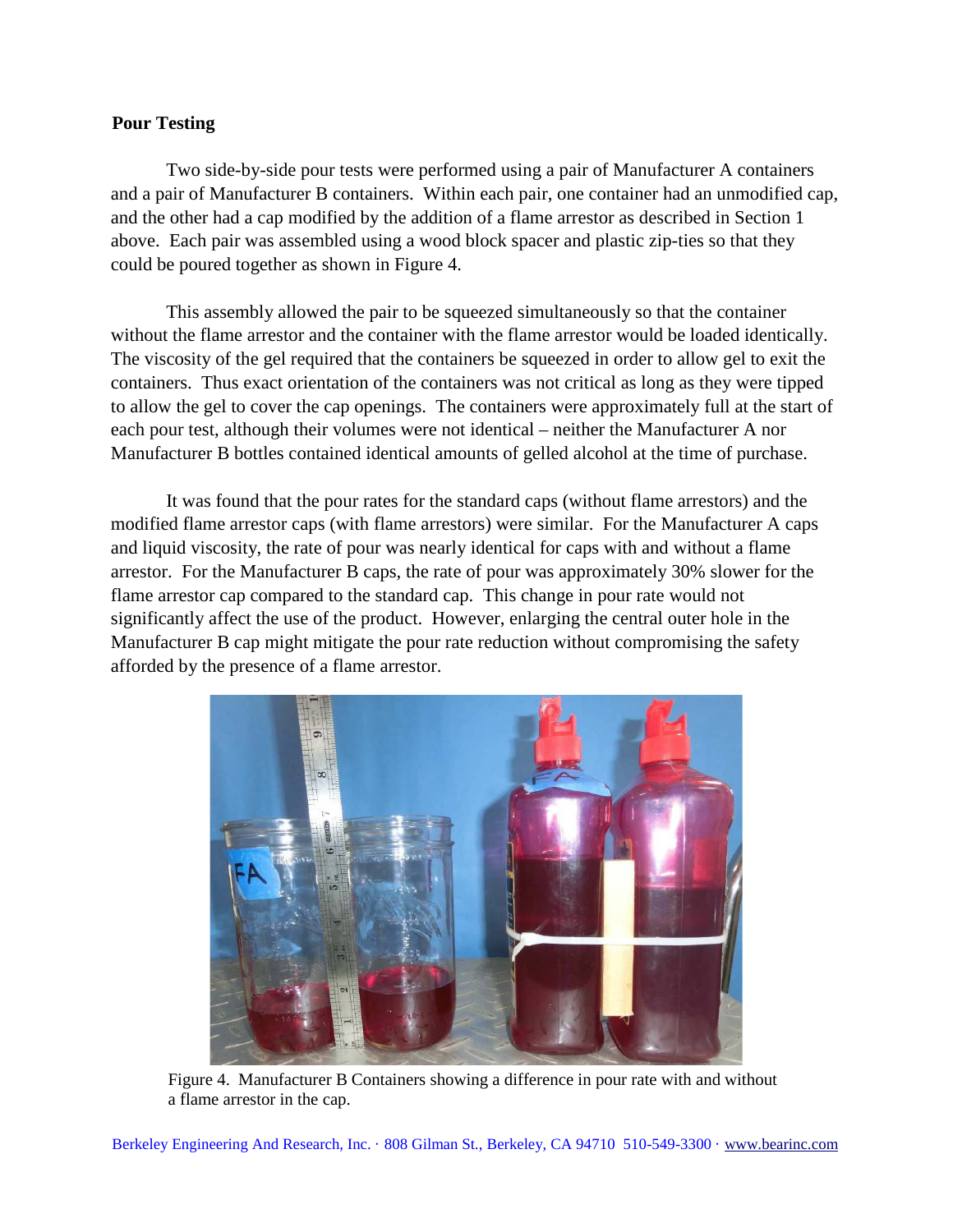#### **Flame Arrestor Explosion Testing**

The same containers and the same flame arrestor modified caps that used for the pour tests, were then used for a pair of internal combustion or explosion tests. The containers were approximately ½ full of gel at the start of each explosion test. Each container with a modified flame arrestor cap was used for one single test.

The containers were mounted onto a platform that allowed the container to be tipped to various angles. The platform included a pair of squeezing arms that allowed the containers to be squeezed while at any test angle simulating actual use.

For each test, a metal cup was filled approximately  $\frac{1}{2}$  full with gel from the container being tested (so the Manufacturer A's container was tested using Manufacturer A's alcohol gel, and the Manufacturer B's container was tested using Manufacturer B's gel). The gel in the cup was then lit, and the gel container tipped so that gel could be poured from the container into and around the cup containing burning gel. Both high definition and high speed videos were taken for each test.



Figure 5. Test Setup – Tipping and Squeezing platform assembly with a Manufacturer A Container mounted for testing.

It can be seen in each test (see Figures 6 through 10) that the flame from the cup of gel and the poured gel reached the cap of each container. In both tests, the caps were melted from this exposure, but this melting did not close the hole and still allowed for gel to exit the containers and air to enter the containers. The tipping angles of the containers were varied so

Berkeley Engineering And Research, Inc. · 808 Gilman St., Berkeley, CA 94710 510-549-3300 · www.bearinc.com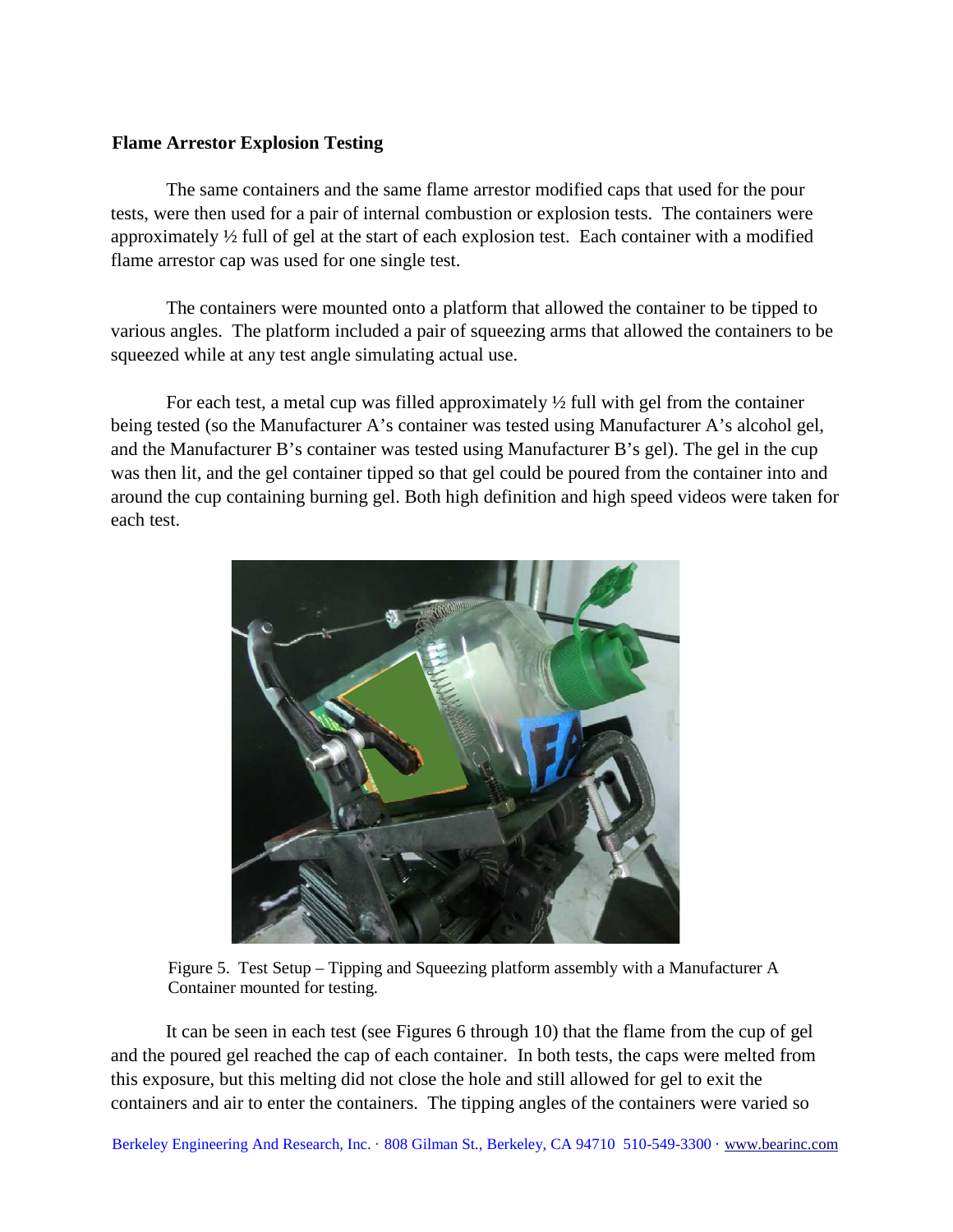that the case of gel partially covering the cap outlet, and the case of gel not covering the outlet could be evaluated in the same test.

The test results, tabulated in Table 1 below, clearly show that with a flame arrestor present in the cap external flames cannot enter into the container and cause an internal explosion despite vigorous squeezing of the container.

| Date     | Time       | <b>Can Type</b> | $ Cap \text{ main} $<br>hole size | <b>Ignition</b><br><b>Source</b> | Fill<br>$\frac{6}{6}$ | <b>HS Video File</b>                                                                          | <b>Notes</b>                                           |
|----------|------------|-----------------|-----------------------------------|----------------------------------|-----------------------|-----------------------------------------------------------------------------------------------|--------------------------------------------------------|
| 09/11/13 | 12:30 PM   | <b>PVC</b>      | $3 \text{ mm}$                    | Gel                              | $\frac{1}{2}$         | $9-11-13$ Mfg A Gel Can<br>with flame arrestor in<br>Cap 240fps HS.avi                        | Flame arrestor installed<br>$\sin$ cap – no combustion |
| 09/11/13 | $01:00$ PM | <b>PVC</b>      | $6 \text{ mm}$                    | Gel                              | $\frac{1}{2}$         | 9-11-13 Mfg B Gel Can Flame arrestor installed<br>with flame arrestor in<br>Cap 240fps HS.avi | in cap – no combustion                                 |

Table 1. Test results.



Figure 6. Manufacturer A container with a flame arrestor during testing.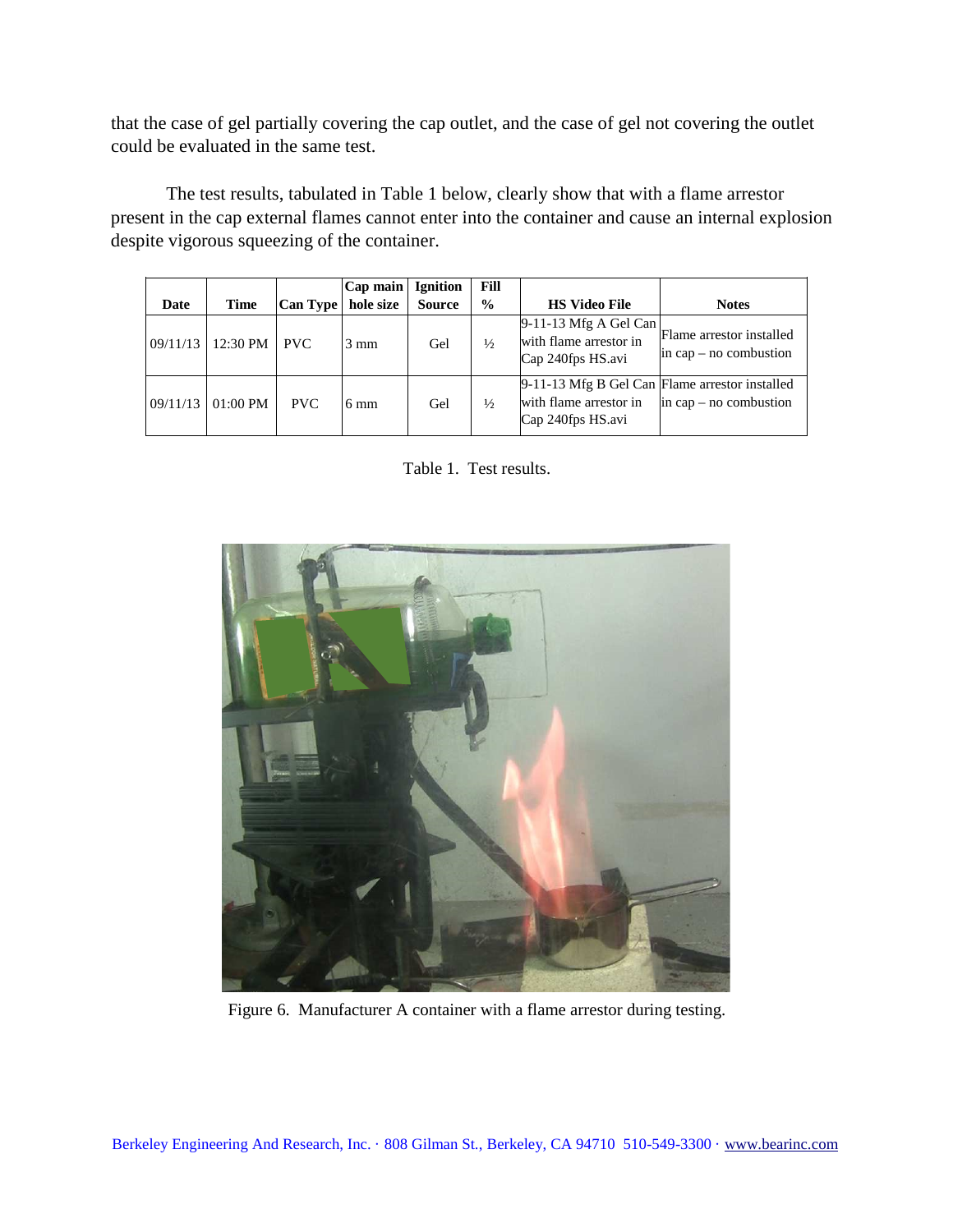

Figure 7. Manufacturer B container with a flame arrestor during testing. Opening covered by alcohol gel.



Figure 8. Manufacturer B container with a flame arrestor during testing. Opening exposed, not covered by alcohol gel.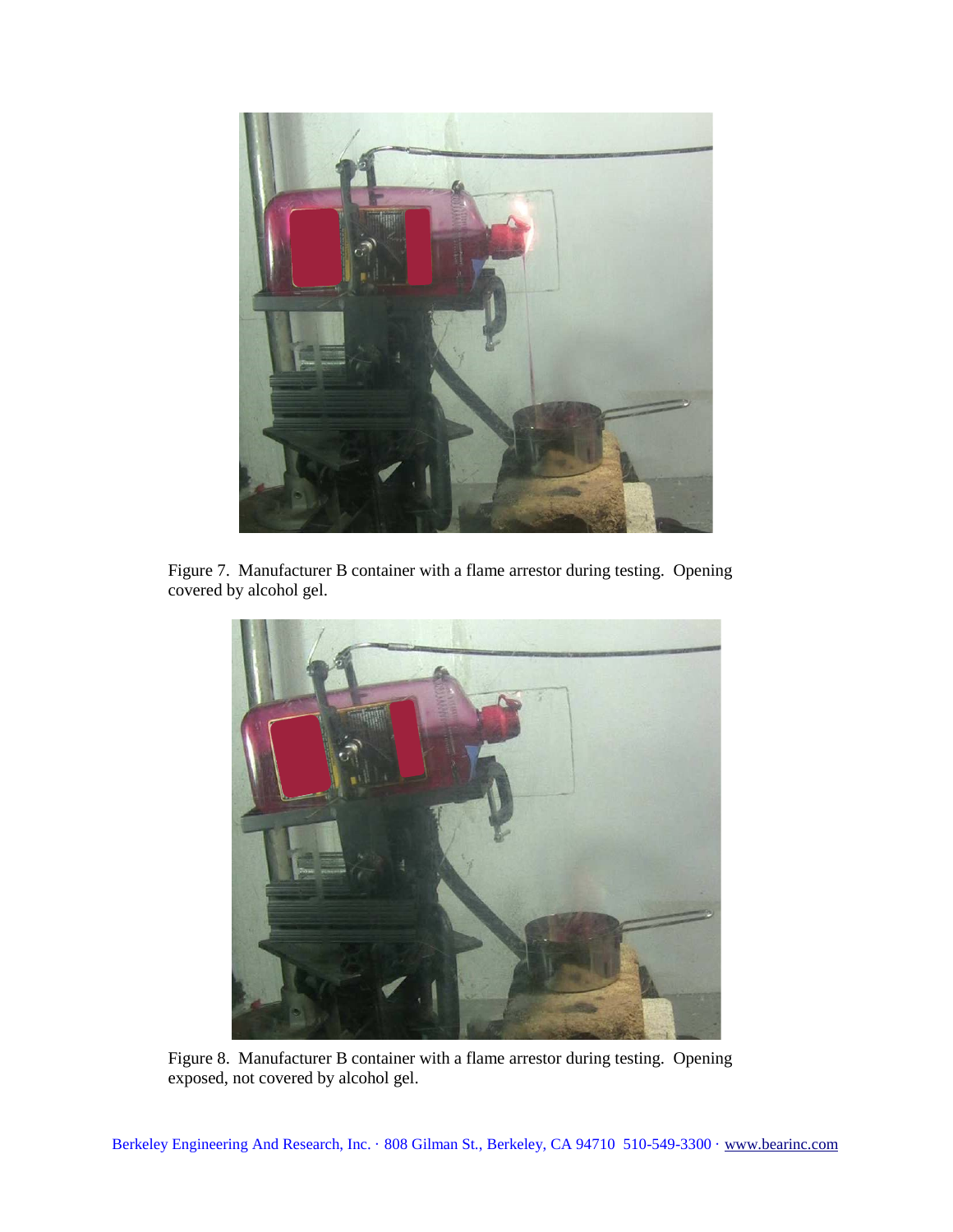

Figure 9. Manufacturer B container with a flame arrestor during testing. Flame Partially Visible During Test – Very Faint Flame Color.

# **Discussion and Conclusions**

Prior testing of both alcohol and gelled alcohol containers with a single hole opening larger than 2 mm, resulted in internal combustion and explosions with the container. In most cases a jetting occurs (see Figure 10a below) which can cause serious injury if someone is in the line of fire. In some cases, the container ruptures (see Figure 10b); injuries can be significantly more serious in these cases.